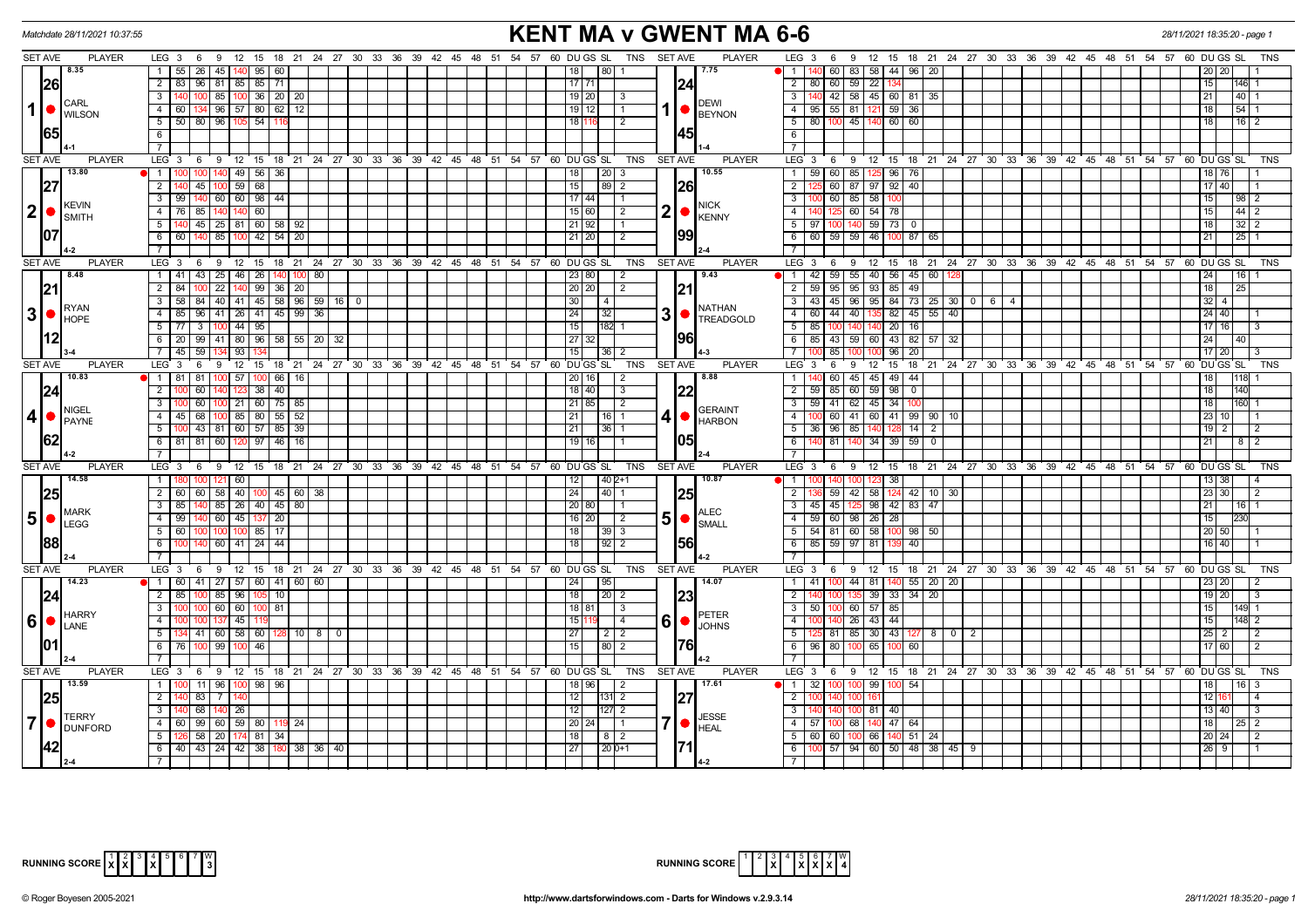| <b>KENT MA v GWENT MA 6-6</b><br>Matchdate 28/11/2021 10:37:55 |                    |                                        |                     |                                           |                               |                                  |  |  |                |                         |      | 28/11/2021 18:35:29 - page 2 |                                                   |                 |                               |                    |       |                         |                                                                                           |                  |             |                 |                                 |             |                                        |  |  |       |                                                                     |             |                           |                |            |
|----------------------------------------------------------------|--------------------|----------------------------------------|---------------------|-------------------------------------------|-------------------------------|----------------------------------|--|--|----------------|-------------------------|------|------------------------------|---------------------------------------------------|-----------------|-------------------------------|--------------------|-------|-------------------------|-------------------------------------------------------------------------------------------|------------------|-------------|-----------------|---------------------------------|-------------|----------------------------------------|--|--|-------|---------------------------------------------------------------------|-------------|---------------------------|----------------|------------|
| <b>SET AVE</b>                                                 | <b>PLAYER</b>      | $LEG_3 6$                              | 9<br>12             |                                           |                               | 15 18 21 24 27 30 33 36 39 42 45 |  |  |                |                         |      | 48<br>- 51                   | 54 57                                             |                 | 60 DU GS SL                   | <b>TNS</b>         |       | <b>SET AVE</b>          | <b>PLAYER</b>                                                                             | LEG <sub>3</sub> |             | - 6             | 9 12                            | 15          |                                        |  |  |       | 18 21 24 27 30 33 36 39 42 45 48 51 54 57                           | 60 DU GS SL |                           |                | TNS        |
|                                                                | 13.24              | 99 I<br>60<br>$\bullet$ 1              | $55 \mid 60$        |                                           |                               |                                  |  |  |                |                         |      |                              |                                                   | 12              | 227                           |                    |       |                         | 11.49                                                                                     | $\overline{1}$   | 83          |                 |                                 |             |                                        |  |  |       |                                                                     |             | 12 1                      | 12+1           |            |
| 26                                                             |                    | $2 \mid 85$                            | 56                  |                                           |                               |                                  |  |  |                |                         |      |                              |                                                   |                 | 11 56                         | $D+2$              |       | <b>25</b>               |                                                                                           |                  | $2 \mid 60$ | 82              | $96 \mid 42$                    |             |                                        |  |  |       |                                                                     | 12          |                           | 221            |            |
|                                                                |                    | $\overline{3}$<br>99<br>45             | 60   45             |                                           |                               | 58 44 92 18 20                   |  |  |                |                         |      |                              |                                                   | 27              | 120                           |                    |       |                         |                                                                                           |                  | 58          | 81              | 52                              |             | $96 \ 60 \ 0 \ 0 \ 20$                 |  |  |       |                                                                     |             | 25 20                     |                |            |
| 8 <sup>1</sup>                                                 | PETER<br>ALLEN     | 4<br>-40 I<br>96                       | 60                  | 100                                       | 68                            |                                  |  |  |                |                         |      |                              |                                                   |                 | 18 68                         | $\overline{2}$     |       |                         | <b>MATT</b><br>$\mathbf{8}$ $\bullet$ $\mathbf{F}$ $\mathbf{F}$ $\mathbf{F}$ $\mathbf{F}$ | 4 I              | 80          |                 | 24 60                           | 100         | 56                                     |  |  |       |                                                                     | 18          |                           | 56 2           |            |
|                                                                |                    | 5<br>100                               | $43 \mid 58$        | 100 I                                     | 20                            |                                  |  |  |                |                         |      |                              |                                                   |                 | $17$   20                     | $2+1$              |       |                         |                                                                                           | 5                |             | 60              | 137 43                          | 97          |                                        |  |  |       |                                                                     | 15          |                           | 64 2           |            |
| 28                                                             |                    | 44<br>6<br>45 I                        | 40                  |                                           | 25                            |                                  |  |  |                |                         |      |                              |                                                   |                 | 20 25                         |                    |       | 50                      |                                                                                           |                  | $6 \mid 81$ | 82              |                                 |             | $140 \ 66 \ 51$                        |  |  |       |                                                                     | 21          |                           | 39             |            |
|                                                                |                    |                                        |                     |                                           |                               |                                  |  |  |                |                         |      |                              |                                                   |                 |                               |                    |       |                         |                                                                                           |                  |             |                 |                                 |             |                                        |  |  |       |                                                                     |             |                           |                |            |
| <b>SET AVE</b>                                                 | <b>PLAYER</b>      | $LEG \ 3$<br>6                         | 9<br>$^{\circ}$ 12  | 15                                        | $^{\circ}$ 18                 | 21 24 27 30 33 36 39 42          |  |  |                |                         | ີ 45 | ່ 48 ່ 51                    |                                                   |                 | $54$ $57$ $60$ $DU$ $GS$ $SL$ | <b>TNS</b>         |       | <b>SET AVE</b>          | <b>PLAYER</b>                                                                             | LEG <sub>3</sub> |             | - 6             | $^{\circ}$ 12<br>9              | 15          | 18 21 24 27 30 33 36 39                |  |  |       | 42 45 48 51 54 57 60 DUGS SL                                        |             |                           |                | <b>TNS</b> |
|                                                                | 13.05              | 60                                     | 95<br>-81           | 85                                        | 40                            |                                  |  |  |                |                         |      |                              |                                                   |                 | 17   40                       |                    |       |                         | 7.37                                                                                      | l 1              | 62          | 85              | 66 I<br>60                      | 58          | 40                                     |  |  |       |                                                                     | 18          |                           | 130            |            |
| 21                                                             |                    | $\overline{2}$<br>60                   | 55<br>45            |                                           | $30$ 72 59                    |                                  |  |  |                |                         |      |                              |                                                   | 21              |                               | $\overline{140}$   |       | 22                      |                                                                                           | $\overline{2}$   |             | 81              | 41                              | 61          | 98<br>20                               |  |  |       |                                                                     |             | $19$ 20                   | $\overline{2}$ |            |
|                                                                |                    | $\overline{\phantom{a}3}$<br>$60$   41 | 45                  | 36                                        | $100$ 56 $\sqrt{45}$          |                                  |  |  |                |                         |      |                              |                                                   | 24              |                               | 118 I 2            |       |                         | <b>MATHEW</b>                                                                             | 3 I              | $-59$       | $\overline{94}$ | 40   99   39   98   47   21   4 |             |                                        |  |  |       |                                                                     |             | $\sqrt{25}$ 4             |                |            |
| 9 <sup>1</sup>                                                 | AΝ<br>CUNLIFFE     | $\overline{4}$<br>26                   | 81                  | 100                                       | 62                            |                                  |  |  |                |                         |      |                              |                                                   | 18 <sup>1</sup> |                               | $\sqrt{32}$ 3      | 9     |                         | KAY                                                                                       | $\overline{4}$   |             | 40              | $-96$<br>96 I                   | 85          | 44                                     |  |  |       |                                                                     |             | 18 44                     |                |            |
|                                                                |                    | 5<br>40                                | $45 \mid 54 \mid$   |                                           |                               | $47$ 85 45 60 17 4 2             |  |  | $\overline{0}$ | $\overline{2}$          |      |                              |                                                   |                 | $38$   2                      | $^{-1}$            |       |                         |                                                                                           | 51               | 95          | 59              | 60 33                           |             | 55   97   40   46   12   0   0   0   0 |  |  |       |                                                                     | 39          |                           | $\overline{4}$ |            |
| 47                                                             |                    | 85<br>6                                | 60                  | 80                                        | $0$ 51                        |                                  |  |  |                |                         |      |                              |                                                   |                 | 20 51                         | $\overline{2}$     |       | 106                     |                                                                                           | 6                | 85          | 28              | 95                              | 96          | $-54$                                  |  |  |       |                                                                     | 18          |                           | 20             |            |
|                                                                |                    | 7 <sup>1</sup><br>45                   | 60                  |                                           |                               |                                  |  |  |                |                         |      |                              |                                                   | 12              |                               | 196<br>2           |       |                         | $4 - 3$                                                                                   |                  | 90          |                 | 97                              | $-40$       |                                        |  |  |       |                                                                     |             | 15 40                     | $\overline{2}$ |            |
| <b>SET AVE</b>                                                 | <b>PLAYER</b>      | $LEG_3$<br>6                           | 9                   | 12 15 18 21 24 27 30 33 36 39 42 45 48 51 |                               |                                  |  |  |                |                         |      |                              | 54 57 60 DU GS SL                                 |                 |                               | <b>TNS</b>         |       | <b>SET AVE</b>          | <b>PLAYER</b>                                                                             | $LEG \ 3$        |             | - 6             | 12<br>9                         |             |                                        |  |  |       | 15 18 21 24 27 30 33 36 39 42 45 48 51 54 57                        | 60 DUGS SL  |                           |                | <b>TNS</b> |
|                                                                | 12.62              | $\blacksquare$ 1<br>85                 | 22<br>96            | 94                                        | 12 <sup>1</sup><br>12         |                                  |  |  |                |                         |      |                              |                                                   |                 | 19 12                         | $D+1$              |       | <b>25</b><br><b>143</b> | 12.62<br>DAVID<br>$10o$ $\sqrt{\frac{1}{NEEDS}}$                                          |                  | 80          |                 | 44<br>60                        | 58          | 80                                     |  |  |       |                                                                     | 18          |                           | 79             |            |
| 26                                                             |                    | $\overline{2}$                         | 85                  | 37                                        |                               |                                  |  |  |                |                         |      |                              |                                                   | 15              |                               | $\vert 20 \vert 3$ |       |                         |                                                                                           | $\overline{2}$   |             |                 | 45                              | 120         | 36                                     |  |  |       |                                                                     |             | 18 36                     | $\overline{4}$ |            |
|                                                                | <b>TYLER</b>       | 3<br>80                                |                     | 82                                        | 16                            |                                  |  |  |                |                         |      |                              |                                                   |                 | $20$ 16                       | -3                 |       |                         |                                                                                           | 3                | 140         | 66              | 40<br>59                        |             | 64                                     |  |  |       |                                                                     | 18          |                           | $10$   2       |            |
|                                                                | 10 <b>REYNOLDS</b> | $4 \mid 85 \mid 83 \mid$               | 43 I                | 64                                        |                               |                                  |  |  |                |                         |      |                              |                                                   | 15              |                               | 86 1               |       |                         |                                                                                           | 4                | 60          |                 | 96 77 45 43                     |             |                                        |  |  |       |                                                                     |             | 17 43                     | $D+1$          |            |
|                                                                | 09                 | $5 \mid 96 \mid$<br>96                 | 96                  | 73                                        |                               |                                  |  |  |                |                         |      |                              |                                                   |                 | $15$ 73                       |                    |       |                         |                                                                                           | 51               | 40          | 96              | 85 45                           |             |                                        |  |  |       |                                                                     | 12          |                           | 235            |            |
|                                                                |                    | 6 6 60 26 80 60 81 80                  |                     |                                           |                               |                                  |  |  |                |                         |      |                              |                                                   | 18              | 114                           |                    |       |                         |                                                                                           | 6 <sup>1</sup>   |             |                 | $59$ 100 60                     |             | $42 \mid 40$                           |  |  |       |                                                                     |             | 20 40                     | 3              |            |
|                                                                |                    | 7 <sup>1</sup><br>60                   | 81<br>80            | 41                                        | 59<br>$\Omega$                | 60                               |  |  |                |                         |      |                              |                                                   |                 | 24 60                         |                    |       |                         |                                                                                           |                  | 45          | 84              | 81<br>80                        | 77          | 60<br>44                               |  |  |       |                                                                     | 21          |                           | 30             |            |
| <b>SET AVE</b>                                                 | <b>PLAYER</b>      | LEG <sub>3</sub><br>6                  | $\mathbf{q}$<br>12  | 15                                        | 18                            |                                  |  |  |                |                         |      |                              | 21 24 27 30 33 36 39 42 45 48 51 54 57 60 DUGS SL |                 |                               | <b>TNS</b>         |       | <b>SET AVE</b>          | <b>PLAYER</b>                                                                             | LEG <sub>3</sub> |             |                 | 12<br><b>q</b>                  | 15          |                                        |  |  |       | 18  21  24  27  30  33  36  39  42  45  48  51  54  57  60  DUGS SL |             |                           |                | <b>TNS</b> |
|                                                                | 12.27              | $\overline{1}$<br>83                   | 83 53<br>60<br>60 I |                                           |                               |                                  |  |  |                |                         | 21   | 20                           |                                                   |                 |                               | 14.51              |       | 65                      | 60                                                                                        | 60 85            |             | $31 \ 20 \ 40$  |                                 |             |                                        |  |  | 22 40 |                                                                     |             |                           |                |            |
| 27                                                             |                    | $\overline{2}$<br>98                   | $97 \mid 38 \mid$   |                                           | 56032                         |                                  |  |  |                |                         |      |                              |                                                   |                 | 19 32                         | $D+1$              |       |                         | 25                                                                                        |                  | $2 \mid 23$ | 100             | 45 60                           | 60 45       |                                        |  |  |       |                                                                     | 18          |                           | $ 168 $ 1      |            |
|                                                                | PAUL               | 3   97   59                            | 97 60               | 100                                       |                               |                                  |  |  |                |                         |      |                              |                                                   | 15              |                               | <b>88</b>          |       |                         | <b>CHRIS</b>                                                                              | 3 <sup>1</sup>   | 99          |                 | 42                              | $\mathbf 0$ | 40                                     |  |  |       |                                                                     |             | 16 40                     | $h+1$          |            |
| 11                                                             | <b>DAWKINS</b>     | 4   97  <br>85                         | 97                  | 82                                        |                               |                                  |  |  |                |                         |      |                              |                                                   |                 | 15 82                         | 1                  |       |                         |                                                                                           |                  | $4 \mid 41$ | 85              | $85 \mid 40$                    |             |                                        |  |  |       |                                                                     | 12          |                           | <b>250</b>     |            |
|                                                                |                    | 5  <br>60                              | 60   41             | 54   65                                   |                               |                                  |  |  |                |                         |      |                              |                                                   | 21 <sup>1</sup> |                               | $\overline{2}$     |       |                         | <b>JONES</b>                                                                              |                  |             |                 | 41 80                           |             | 37 27                                  |  |  |       |                                                                     | 21          |                           | $16$   3       |            |
| 22                                                             |                    | 6<br>59                                | 55<br>121           | 75                                        |                               |                                  |  |  |                |                         |      |                              |                                                   | 15              | 151                           |                    |       | 25                      |                                                                                           |                  | 6   81      | 83              |                                 | 26          |                                        |  |  |       |                                                                     |             | 14 26                     | 2              |            |
|                                                                |                    |                                        | 60<br>60            |                                           | -60                           |                                  |  |  |                |                         |      |                              |                                                   |                 | 17 60                         |                    |       |                         |                                                                                           |                  | 60          |                 |                                 | 97          |                                        |  |  |       |                                                                     | 18          |                           | $18 1+1$       |            |
| <b>SET AVE</b>                                                 | <b>PLAYER</b>      | LEG <sub>3</sub>                       | <b>q</b><br>12      | 15                                        | 18<br>21                      |                                  |  |  |                | 24 27 30 33 36 39 42 45 |      | 48<br>51                     | 54 57                                             |                 | 60 DU GS SL                   | <b>TNS</b>         |       | <b>SET AVE</b>          | <b>PLAYER</b>                                                                             | LEG <sub>3</sub> |             |                 | $12 \overline{ }$<br>۰Q         | 15          | 18<br>$^{\circ}$ 21                    |  |  |       | 24 27 30 33 36 39 42 45 48 51 54 57                                 | 60 DU GS SL |                           |                | <b>TNS</b> |
|                                                                | 14.91              | $\blacksquare$ 1 1                     | -81                 | 30                                        |                               |                                  |  |  |                |                         |      |                              | 13   30                                           |                 |                               |                    | 11.60 |                         | 83                                                                                        | 95               | 85          |                 |                                 |             |                                        |  |  | 12    |                                                                     | 98          |                           |                |            |
| 24                                                             |                    | $\overline{2}$                         | 45                  | 42                                        | $58$   51                     |                                  |  |  |                |                         |      |                              |                                                   | 21              |                               | 5 1 3              |       | 25                      |                                                                                           | $\overline{2}$   | 60          | 60              | 81                              | 26          | 83 71 20                               |  |  |       |                                                                     |             | 22 20                     |                |            |
|                                                                |                    | $\overline{3}$<br>45                   | 60   60             | 87                                        | $56$ 72                       |                                  |  |  |                |                         |      |                              |                                                   |                 | $21$ 72                       |                    |       |                         | SCOTT                                                                                     |                  | $3 \mid 81$ | 45              | 43                              |             | 72                                     |  |  |       |                                                                     | 18          |                           | 20 2           |            |
| $12 \cdot \frac{PHIL}{GIBSON}$                                 |                    | $\overline{4}$<br>85<br>60             | 59<br>61            | 45                                        | 43                            |                                  |  |  |                |                         |      |                              |                                                   | 18              | 148                           |                    |       |                         | $2 \bullet \frac{\text{SUCI}}{\text{RIDLER}}$                                             | $\overline{4}$   | 60          |                 | $45 \overline{\phantom{0}} 60$  |             | 56<br>40                               |  |  |       |                                                                     |             | 19   40                   | $\overline{2}$ |            |
|                                                                |                    | $\overline{5}$<br>60                   | $55$   41           |                                           | $45 \mid 140 \mid 50 \mid 10$ |                                  |  |  |                |                         |      |                              |                                                   |                 | $22$ 10                       | $\overline{12}$    |       |                         |                                                                                           |                  | $5 \mid 41$ | 90              | 95 90 65 80 30                  |             |                                        |  |  |       |                                                                     | 21          |                           | 10             |            |
| 28                                                             |                    | 6<br>77                                | 41                  | $45$ 58                                   |                               |                                  |  |  |                |                         |      |                              |                                                   | 18              |                               | 80 2               |       | 79                      |                                                                                           | 6                | 26          |                 | 90                              |             | $27$ 18                                |  |  |       |                                                                     |             | $19$ 18                   | 3              |            |
|                                                                |                    | 7 100 60 45 60 140 56 20               |                     |                                           |                               |                                  |  |  |                |                         |      |                              |                                                   | 21              |                               |                    |       |                         | l 4-3                                                                                     |                  |             |                 | 7 60 100 60 95 84 30 72         |             |                                        |  |  |       |                                                                     |             | $\boxed{20}$ $\boxed{72}$ |                |            |

|                                  | Paul Dawkins 27.22                                                          | <b>IOP</b> | .                                                                                                                                  |
|----------------------------------|-----------------------------------------------------------------------------|------------|------------------------------------------------------------------------------------------------------------------------------------|
| <b>RUNNING</b><br>שוויות אינוויי | 2∎W<br>000<br>.<br>$\sim$<br>1 X I<br>I 6<br>18.IA<br>10.IA<br>$\mathbf{A}$ | RUNNI      | .112V<br><b>NING SCORE</b><br>.<br>$\overline{\phantom{a}}$<br>$\overline{\phantom{a}}$<br>IXI<br><b>IXID</b><br>$\sim$<br>,,,,,,, |